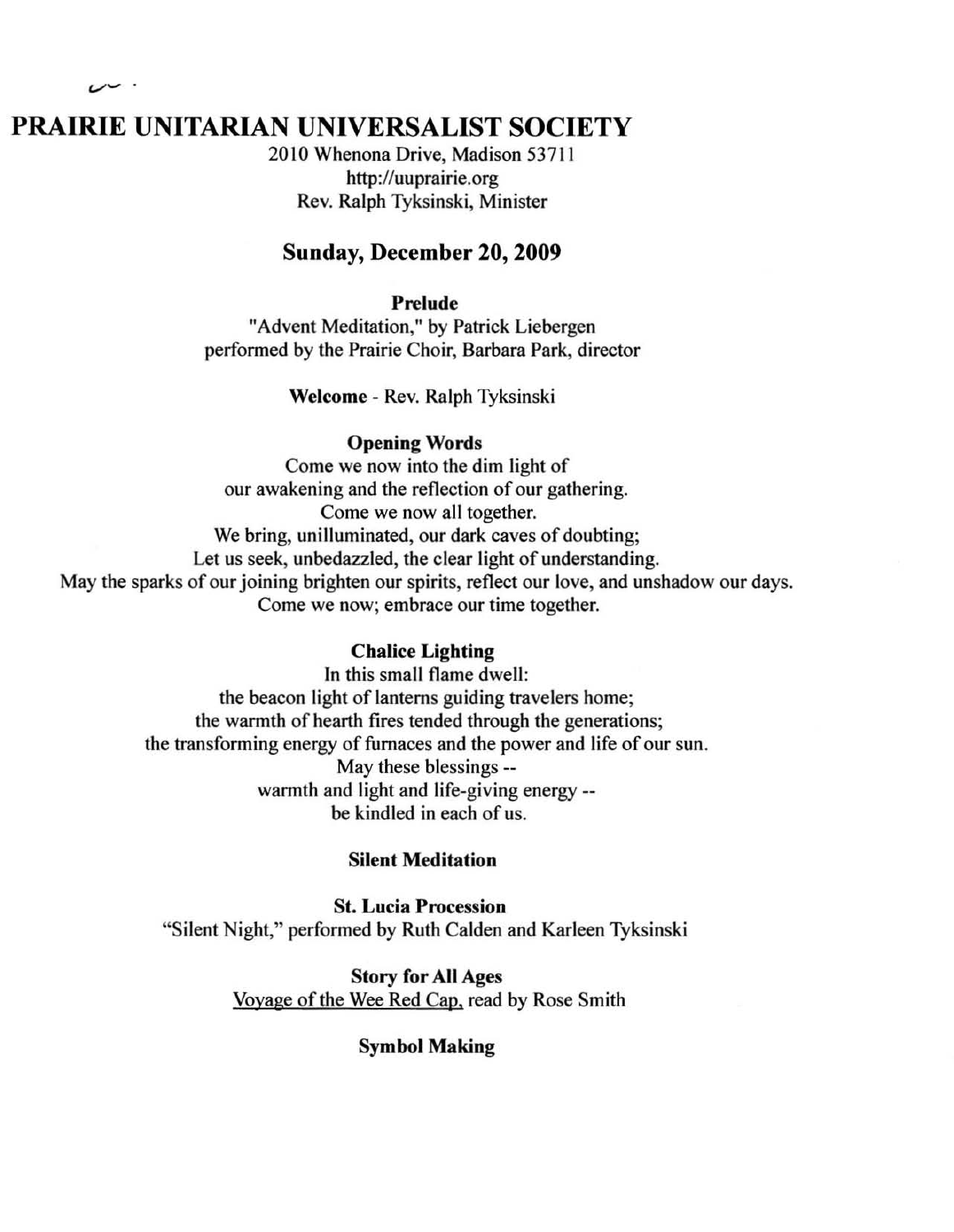## Readings and Candle Ligbting

## Symbol Tree Decorating and Personal Sbaring

**Offering** 

Offertory - "Bring a Torch, Jeannette, Isabella" performed by Ruth Calden and Karleen Tyksinski

## Introduction of Guests and Visitors

Prairie Announcements Additional announcements are in your order of service

Hymn - "It Came Upon a Midnight Clear," words by Unitarian Minister, Rev. Edmund H. Sears ( 1810-1876) Aileen Nettleton, accompanist (word on insert)

Closing Words - joining hands: The hand in yours belongs to a person whose heart is sometimes tender, whose skin is sometimes thin, whose eyes sometimes fill with tears, whose laughter is a beautiful sound. The hand that you hold belongs to a person who is seeking wholeness, and knows that you are doing the same. As you leave this sanctuary, may your hearts remain open may your voices stay strong and may your hands remain outstretched.

#### **CIBOCIBOGRBO**

Welcome to our service! We are glad you are here. Thanks to everyone who made this service possible. Please join us for coffee and fellowship after the service.

Our Santa Lucia this year was led by Cheyenne Hale. In previous years, it has been led by Katrina Schroeder, Judy Wacker, Lushana Peterson, Madeline Arnold, Toby Wacker, Marie Nahlik, Valerie Anderson, Xena Anderson, Tatum Mueller, Jessie Garst, and Katherine Liu.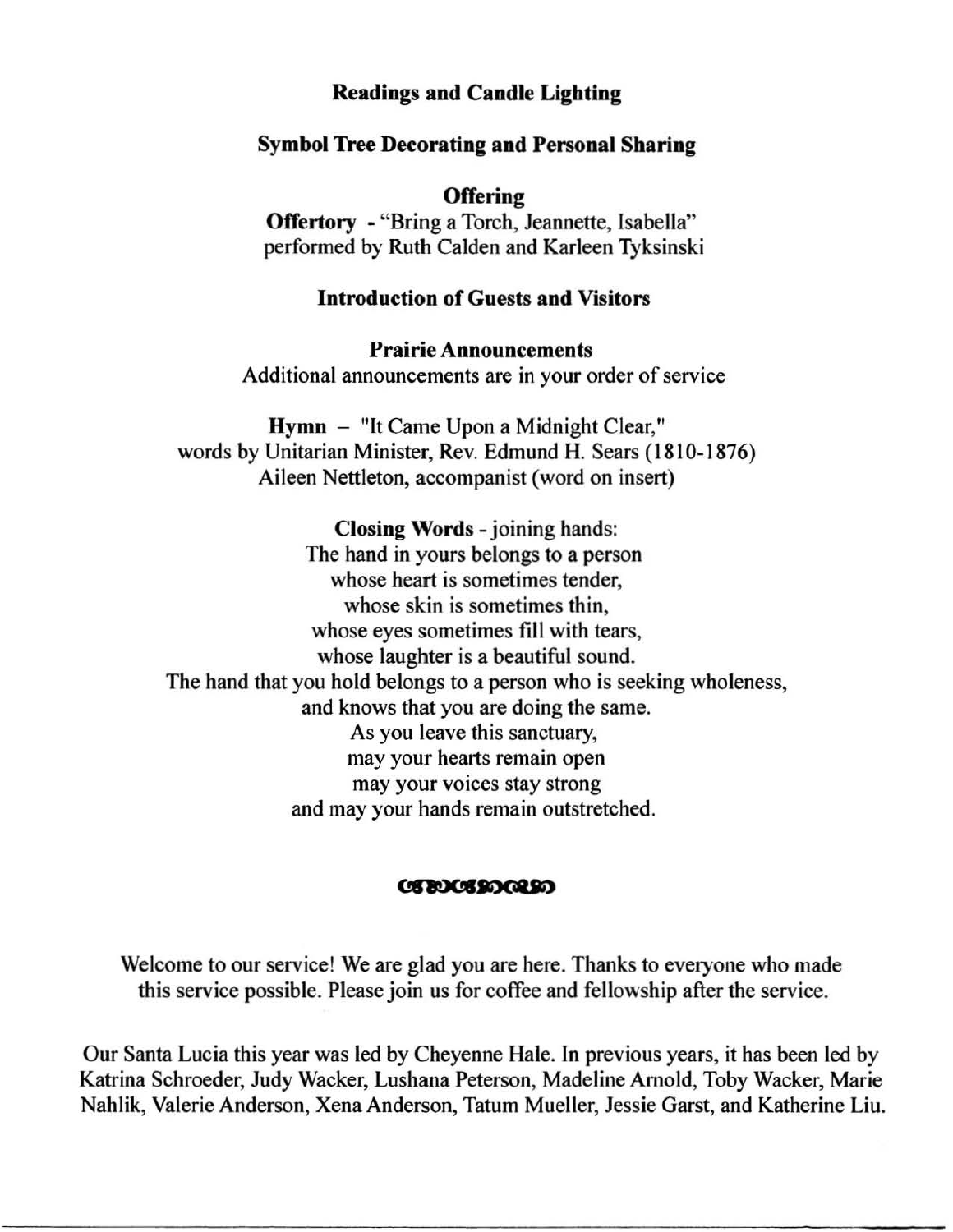#### **Announcements**

**Green Committee News Your Green Sanctuary Committee will be inaugurating a 6 week course on "Menus for the Future" . This is one of a series of courses offered by the Northwest Earth Institute.**  The courses are directed and led by the participants and consist of readings from a course book with **the meetings consisting of discussions** of the **questions listed in the readings. There is no "leader".**  Participants take turns chairing the meetings. Each participant, or couple if you wish, needs to buy a course book. The cost is about 20 dollars. Groups usually consist of 8 to 10 people. The groups decide when, where, and how often they will meet and how long the meetings will last. The final meeting is **a feast, either a potluck or restaurant meal. Dave and Marcia Johnson will be facilitating the course**  (or courses, if there are enough people interested.) A time and place will be announced later but, it will start shortly after the holidays. For more information, contact Dave and Marcia or any member of **the Green Sanctuary Committee. Their e-mail is pinefarm@uniontel.net .** 

Humanist Union to host HumanLight Humanist Union will meet Wednesday, December 23rd, at 5:30 pm at Prairie to celebrate HumanLight with the Madison Brights and Madison Skeptics.

Interfaith Hospitality Network Week is December 27 to January 3. Please consider helping homeless families. You can call Erin Bosch for more information about IHN (238-6285), or... you can go to this website for an explanation of the volunteer jobs: http://midvalelutheran.org/ihnjobs.htm... and you can sign up online by going to this address: http://nordengs.com/ihn/group.asp? eg=14&u=true.

Christmas Eve, Carols, and Candlelighting On Thursday, December 24th at 7pm, Rev. Ralph Tyksinski will lead our candlelight Christmas eve service. We celebrate with readings, singing of carols, and candlelighting, the story of the birth of Jesus of Nazareth. In the words of Sophia Lyon Fahs, "Each night a child is born is a holy night - A time for singing, A time for wondering, A time **for worshipping." This, an intergenerational service, draws from Christian teachings which call us to**  respond to holy love by seeking peace and good will for humankind.

Prairie Elders December 22, 2:00 pm, at Oakwood. Topic is Ethical Buying (except ethical foods which we discussed in February.) Our purchases can support environmental sustainability and human rights or contribute to worker exploitation, global warming or the closing of small local shops. Computer users, **search for "Ethical Consumerism" on Wikipedia for a good overview.** 

Admin News Holiday hours for your administrator: Monday through Wednesday, December 21-23, lOam to noon. Monday through Thursday, December 28-31, 10am to noon. Always available by email, admin@uuprairie.org, or you can leave a message on the Prairie phone, 271-8218. The next Prairie Fire deadlines are January 1st, 2010, for program and calendar items for the bulletin, and January 15th, 2010, for program and calendar items as well as articles and longer announcements.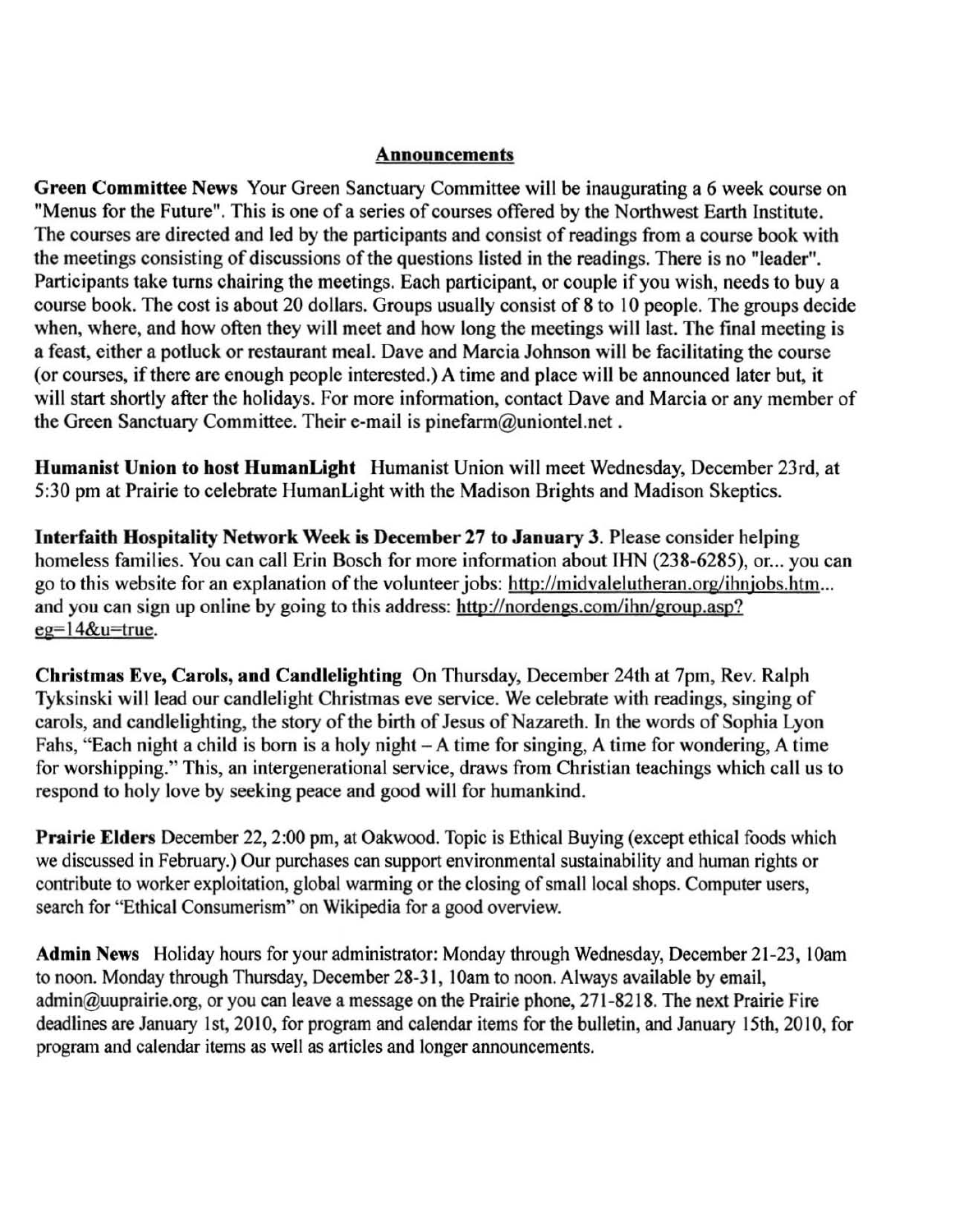# Prairie Calendar

## Sunday. December 20. 2009

11:45 am - Book Club meets to discuss The Yiddish Policeman's Union by Michael Chabon.

## Tuesday. December 22. 2009

2:00 pm - Prairie Elders meet at Oakwood. Topic is Ethical Buying.

Wednesday. December 23. 2009 - 5:30 pm - Humanist Union hosts HumanLight at Prairie.

# Thursday. December 24. 2009

7:00 pm - service - "Christmas Eve, Carols, and Candlelighting," presented by Rev. Ralph Tyksinski.

Sunday. December 27. 2009 - 8:45 am - Choir rehearsal. 10:00 am - service - "Socially Responsible Investing," presented by Nick Abts. IHN Week Begins.

Friday. January 1.2010 - Prairie Fire Bulletin items due.

# Sunday. January 3. 2010 - 8:45 am - Choir Rehearsal 9:00 am - RE Committee meets. Childcare provided. 10:00 am - service - "Looking Forward to News Stories in 2010." II :45 am - Humanist Union potluck, followed by group discussion.

Wednesday. January 6. 2010 7:00 pm - Finance committee meeting at the home of Barb Park, 5610 Hammersley.

# Thursday. January 7. 2010 6:30 pm - Spanish Speaker's Potluck at the home of Dave and Marcia Johnson.

Sunday. January 10. 2010 - 8:45 am - Choir Rehearsal 10:00 am - service - "Prophetic Love," presented by Rev. Ralph Tyksinski. II :30 am - Prairie Board meeting. Potluck at II :30, meeting begins at II :45am.

Friday. January 15.2010 - Prairie Fire articles due.

# Sunday. January 17. 2010

8:45 am - Choir Rehearsal 9:00 am - RE Committee meets. Childcare provided. 10:00 am - service - "Friends of the Deaf - Giving Help and Hope to the Deaf in Guatemala," presented by Chris Tackett.